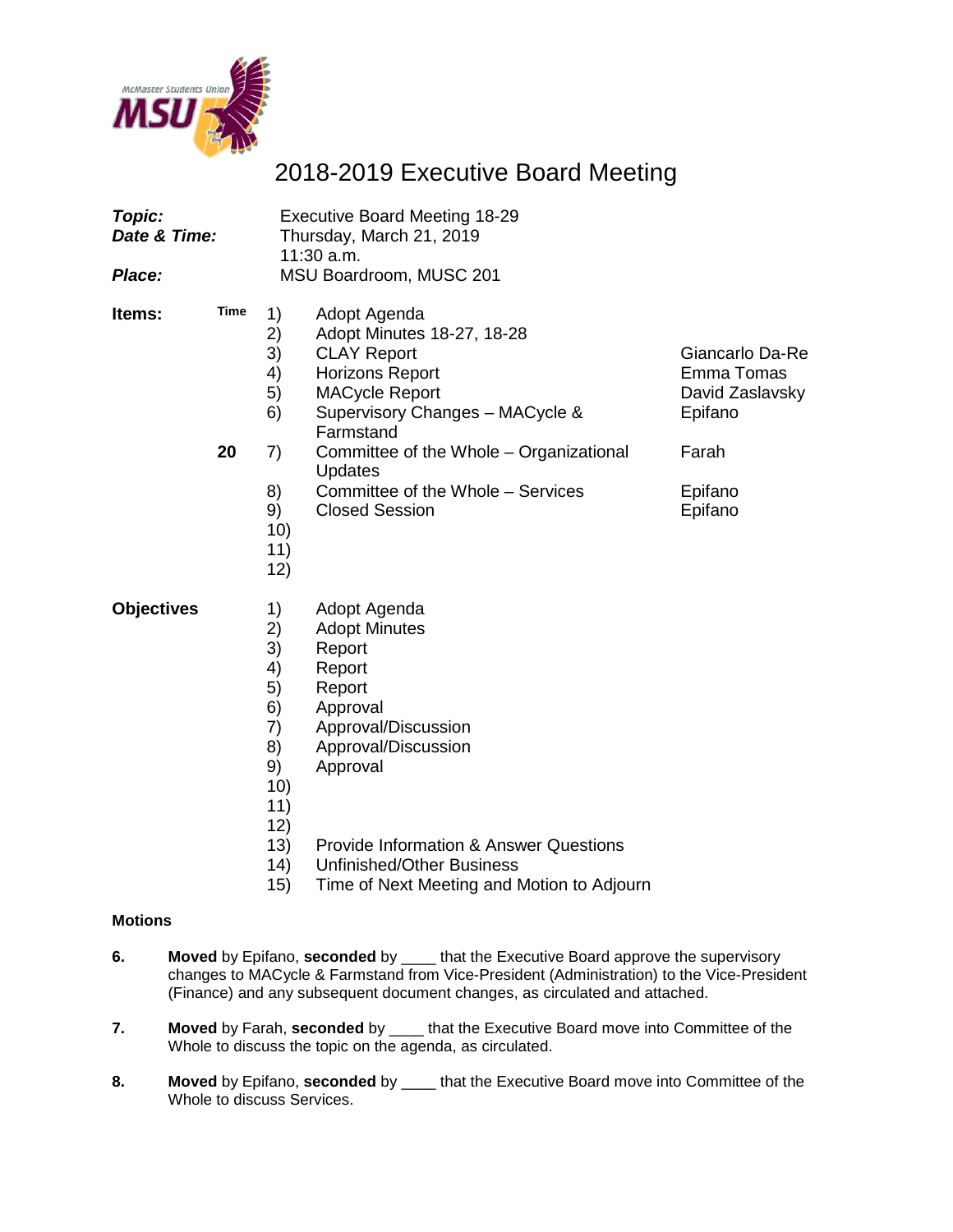#### **Executive Board Meeting 18-29 Thursday, March 21, 2019 @ 11:30am MSU Boardroom, MUSC room 201**

#### **Called to Order 11:30am**

| Present               | Bertolo, Epifano, Farah, Florean, Gandzi, Hackett, Robinson, Warwani                  |
|-----------------------|---------------------------------------------------------------------------------------|
| Late                  |                                                                                       |
| Absent                | Roshan                                                                                |
| <b>Others Present</b> | V. Scott (Recording Secretary), M. Wooder (MCD), Sarah Figueiredo (AVP<br>(Services)) |

#### **1. Adopt Agenda**

**Moved** by Robinson, **seconded** by Gandzi to adopt the agenda, as presented.

#### **Amendment**

**Epifano** – strike MACycle and Horizons Reports

**Moved** by Robinson, **seconded** by Gandzi to adopt the agenda, as amended.

#### **Passes Unanimously**

#### **2. Adopt Minutes**

**Moved** by Gandzi, **seconded** by Hackett to adopt the minutes of Executive Board meetings 18-27 – March 7, 2019, and 18-28 – March 14, 2019, as circulated.

#### **Passes Unanimously**

#### **3. CLAY Report – report attached**

**Epifano went over the report.** 

#### **Questions**

- Robinson asked if in the future they could get a detailed breakdown of costs in the budget.
- Hackett asked if PTMs were allowed to pay individuals out of certain budget lines. Robinson responded that they would be allowed to pay anyone doing a service, as within their right. Robinson explained that the person providing training is not a current employee of the MSU, so they would just be paying the trainer out.
- Hackett asked if there were fully subsidized spots does that mean there would be less delegates moving forward. Robinson responded that there were still the same number of delegates expected to attend, just less of them being subsidized.
- Warwani stated that when the Board was discussing the Diversity Services review it was discussed that EIO would be taking on AOP training. They asked why the change and hiring someone else. Epifano responded that in conversations they received complaints from the staff team about EIO training, but Epifano doesn't know the full capacity of those complaints. Epifano stated that Alexii did the training last year.
- Warwani stated that when talking to EIO about training it should be a matter of working with them to make the training work for the MSU. They stated that they were not happy with the fact thaqt CLAY decided to switch over after engaging with EIO. Figueiredo stated that EIO now has the resources to adjust to each service and want to make training improved. They stated that this was something that they could follow up on with the review.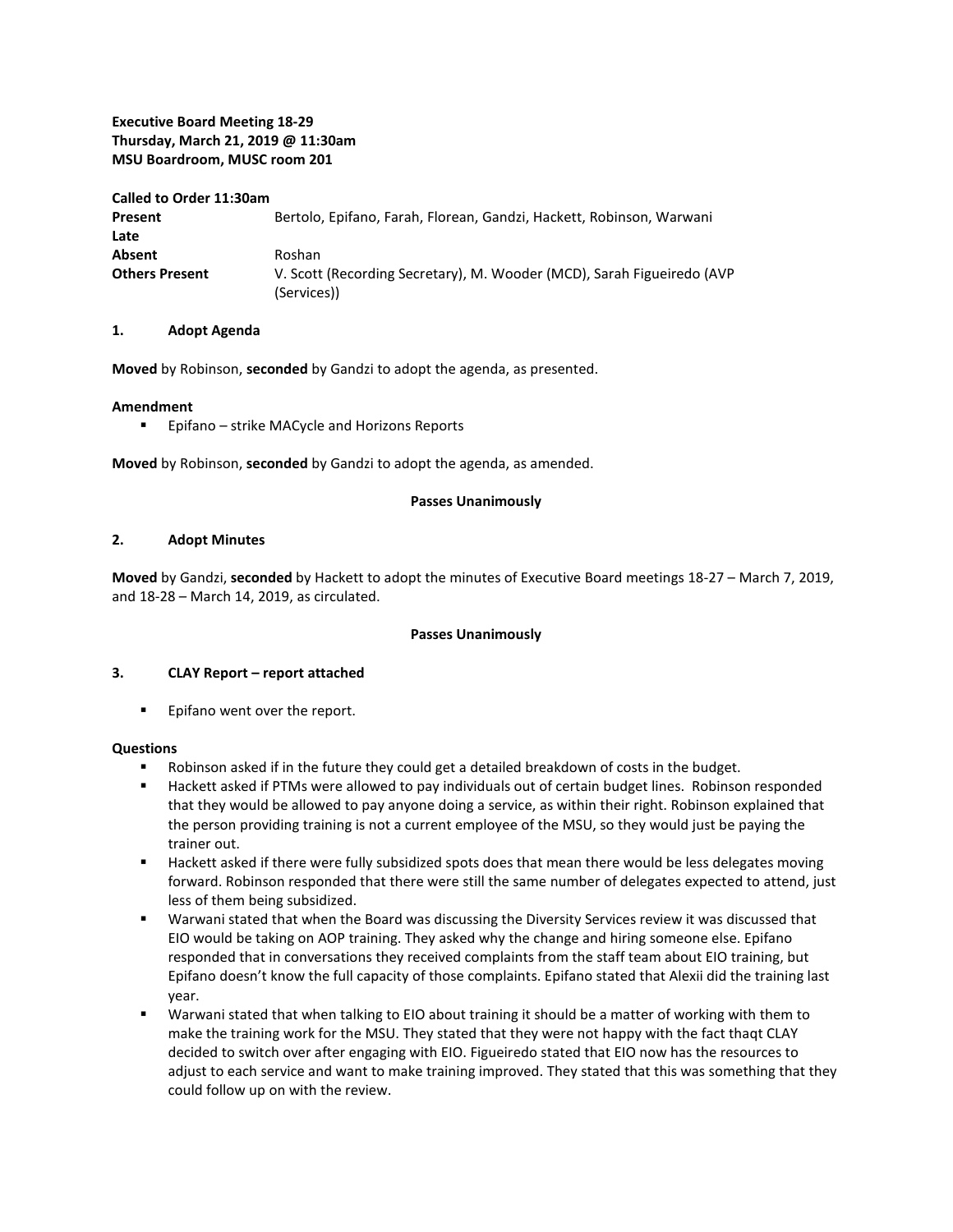#### **4. Supervisory Changes – MACycle & Farmstand**

- **Epifano went over the memo with the Board.**
- **Farah asked if the VP Finance would be invited to the PTM meetings.**
- **•** Robinson responded that it would make sense for the VP Finance to go to those meetings just for budgeting reasons anyway.
- Florean asked if there were any other PTM roles under the VP Finance.
- Robinson stated that the only official one was the AVP Finance.

#### **Amendment**

**Moved** by Epifano, **seconded** by Robinson to amend the Shop Mechanic job description and strike 'Vice-President (Finance) through'.

- **Bertolo asked if it would be better to have the Vice-President be the main supervisor with firing or HR** related items.
- **Example 3** Epifano responded that they would never tell a PTM that they needed to remove someone. They explained that the PTM would inform their supervisor of the decision.

#### **Vote on Amendment**

#### **Passes Unanimously**

**Moved** by Epifano, **seconded** by Robinson that the Executive Board approve the supervisory changes to MACycle & Farmstand from Vice-President (Administration) to the Vice-President (Finance) and any subsequent document changes, as circulated and attached.

#### **Passes Unanimously**

#### **5. Committee of the Whole – Organizational Updates**

**Moved** by Farah, **seconded** by \_\_\_\_ that the Executive Board move into Committee of the Whole to discuss the topic on the agenda, as circulated.

#### **Motion Failed due to no Seconder**

#### **6. Committee of the Whole – Services**

**Moved** by Epifano, **seconded** by Robinson that the Executive Board move into Committee of the Whole to discuss Services.

#### **Passes Unanimously**

**Moved** by Robinson, **seconded** by Epifano that the Executive Board move out of Committee of the Whole and to Rise and Report

#### **Passes Unanimously**

#### **Rise and Report**

**•** Robinson reported that the Board discussed the recent report by the Finance Committee talking about Compass, and the opportunity of having SWHAT utilize this space in the evenings. Robinson reported that some issues were posed with logistics of tills and computers, and key cards. Another issue posed was the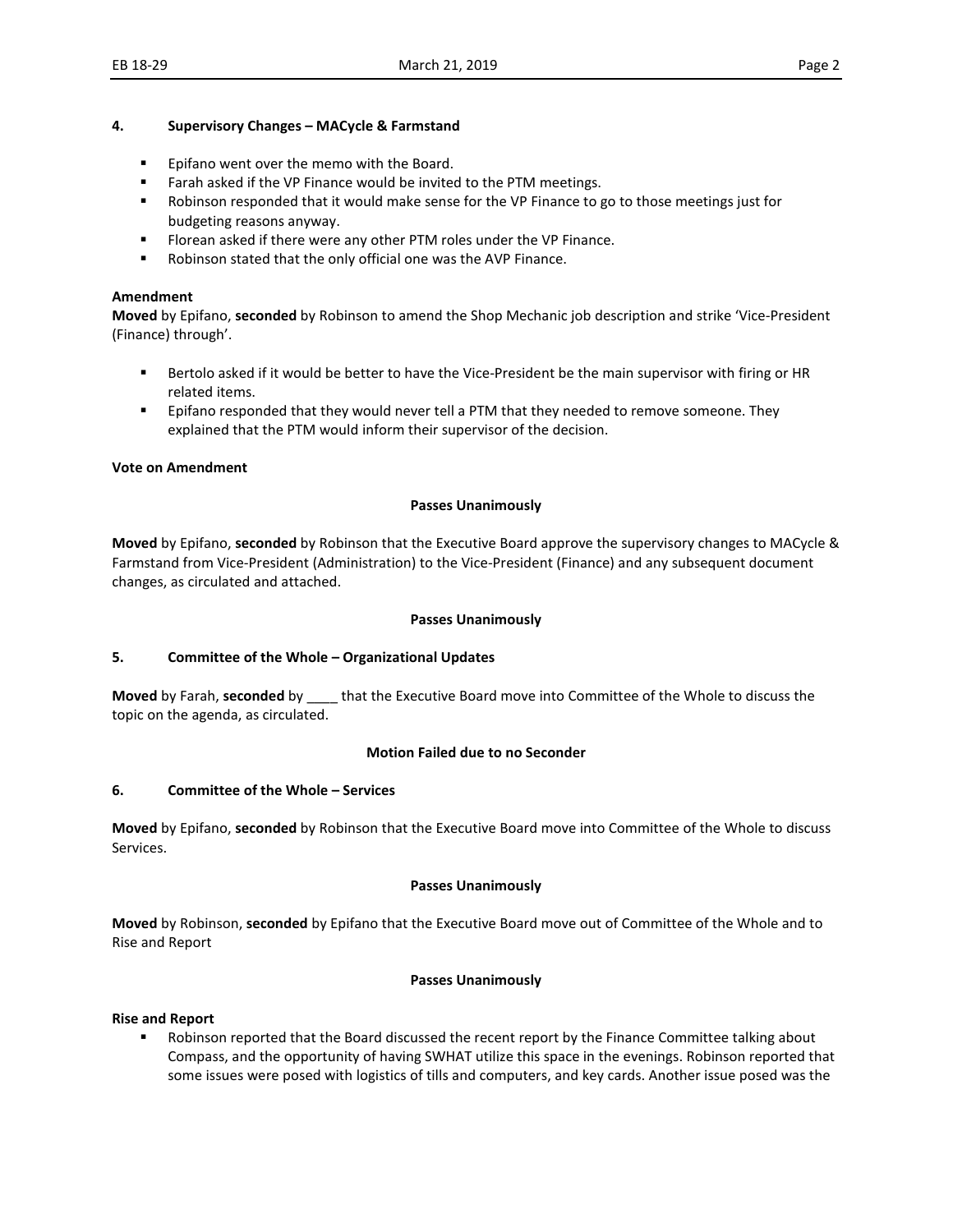comfort of space in MAPS, and if SWHAT would enjoy moving to Compass. Robinson reported that the Board also discussed the possibility of Farmstand using Compass space as well.

#### **7. Closed Session**

**Moved** by Epifano, **seconded** by Florean that the Executive Board move into Closed Session.

#### **Passes Unanimously**

#### **8. Return to Open Session**

#### **Information and Questions**

- **Figueiredo reported that they have been working on SCSN and getting it ready for the SRA meeting. They** stated that the meeting with Rohan went well, and that they were on board with the changes.
- **Epifano stated that they have been keeping in contact with Rohan and have them be involved with** creating the new job description.
- Florean asked if the PTM will be present at the meeting. Epifano responded that they had asked, and Rohan responded that they would let them know.
- Bertolo reported that they had a very busy week. They were in Ottawa on Monday attending a listening and learning session. Bertolo announced that the federal budget came out, and that while they haven't read through the whole thing, the government announced that they will be introducing a six-month grace period on the federal loan portion of OSAP. Bertolo announced that they finally received the results from the sexual response climate survey from last year and saw a few investments from the ministry. Bertolo stated that this was a good first step, and it was an opportunity to advocate for better supports on campus.
- Gandzi stated that they have started transitioning their SRA member.
- Robinson reported that the Finance Committee was running a financial transparency campaign outside of Starbucks in MUSC, and tomorrow will be in the MUSC atrium. Robinson announced that the Committee also released reports for Compass, The Silhouette, and TwelvEighty/The Grind.
- **FIOT** Florean asked Robinson to explain why TwelvEighty would be closed at night when it was supposed to be open until 8pm. They explained that there were a number of times when they would go down to eat and find out it was closed without notice. Robinson responded that TwelvEighty has been having significant trouble with staffing and them not being reliable. They explained that there has been a trend of students trying to get less hours.
- **FIOT** Florean asked if the MSU has hired a replacement for the TwelvEighty Restaurant Manager. Robinson responded that the role was still open as they will be closing TwelvEighty for the summer and it didn't make sense to bring in someone for four weeks.
- Wooder reported that 'Making Waves' was happening with WGEN. Maccess with DisVisibility week was next week. Clubs Registration is ongoing. The Landlord Rating System is now online.

#### **9. Adjournment and Time of Next Meeting**

**Time of Next Meeting:** 

#### **Thursday, March 28, 2019 11:30am MSU Boardroom, MUSC 201**

**Moved** by Robinson, **seconded** by Epifano that the Executive Board meeting be adjourned.

#### **Passes by General Consent**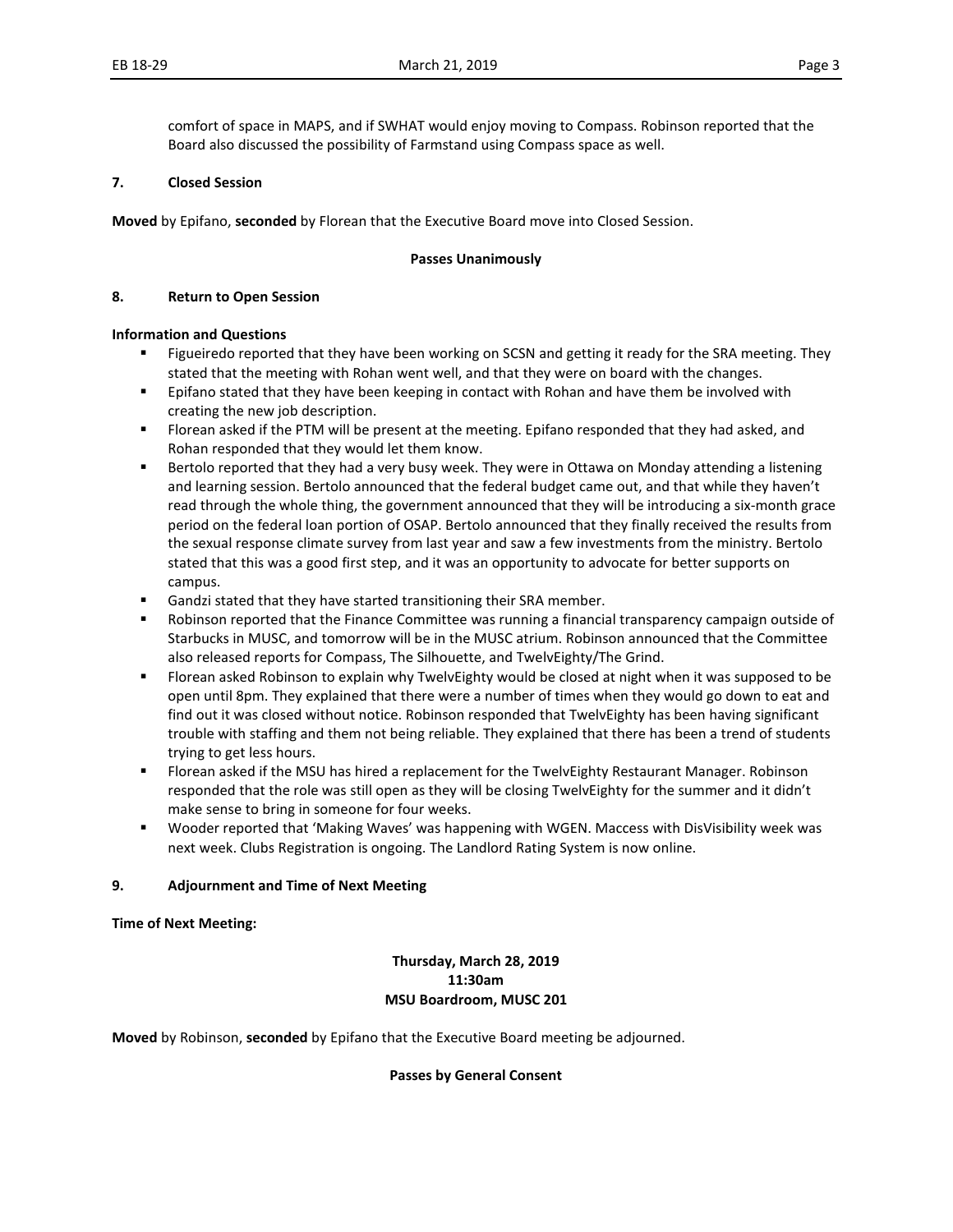# **Adjourned at 12:53pm**

/vs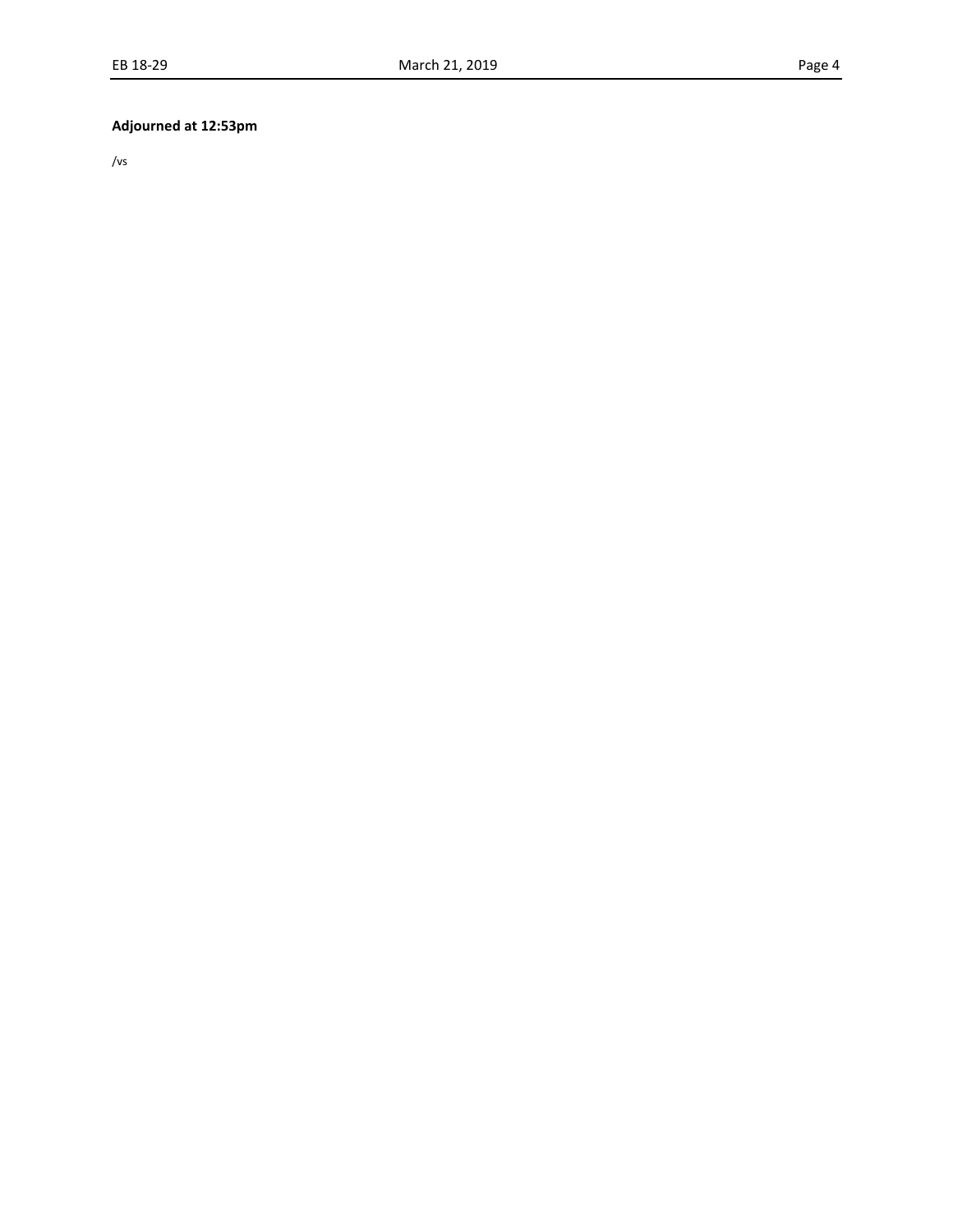



| TO:              | Members of the Executive Board |
|------------------|--------------------------------|
| FROM:            | Giancarlo Da-Ré                |
| SUBJECT:         | CLAY Report 3                  |
| $\mathsf{DATF:}$ | March 19, 2019                 |

# YEAR PLAN UPDATE

So far, everything is on track for the planning process.

After our staff applications were released and open for two weeks, all applications were marked and interviews were conducted, and we were able to hire a full team the first weekend of March.

The Applicant's Workshop was also successfully executed in mid-late February by the five services involved, including CLAY, Spark, Horizons, FYC and the Maroons.

We have continued our meetings in the greater Hamilton area and will increase them as we approach the peak of our delegate registration in April. On this note, delegate registration is open and will remain open until Mav 13<sup>th</sup>.

Our first team social was held on May  $9<sup>th</sup>$  at the Mindfulness Centre, and it was a great start to the dynamic we are hoping to create over the next few months.

There was a recent change of the facilitation of Anti-Oppressive Practices training. The training will be facilitated by Alexii Hernandez instead of the EIO on both March 30<sup>th</sup> and April 7<sup>th</sup>. (Staff can choose to attend one of the two dates)

I have also been in contact with the incoming EFRT director to discuss having EFRT members at CLAY. We will be having two EFRT members instead of the traditional one member after the lack of support and large number of calls last year at Camp Trillium.

## SERVICE USAGE

From Facebook usage insight, our main post about staff team applications being open reached 9.2K individuals. There were two other major posts made to promote applications, each reaching over 4K individuals. Our recent theme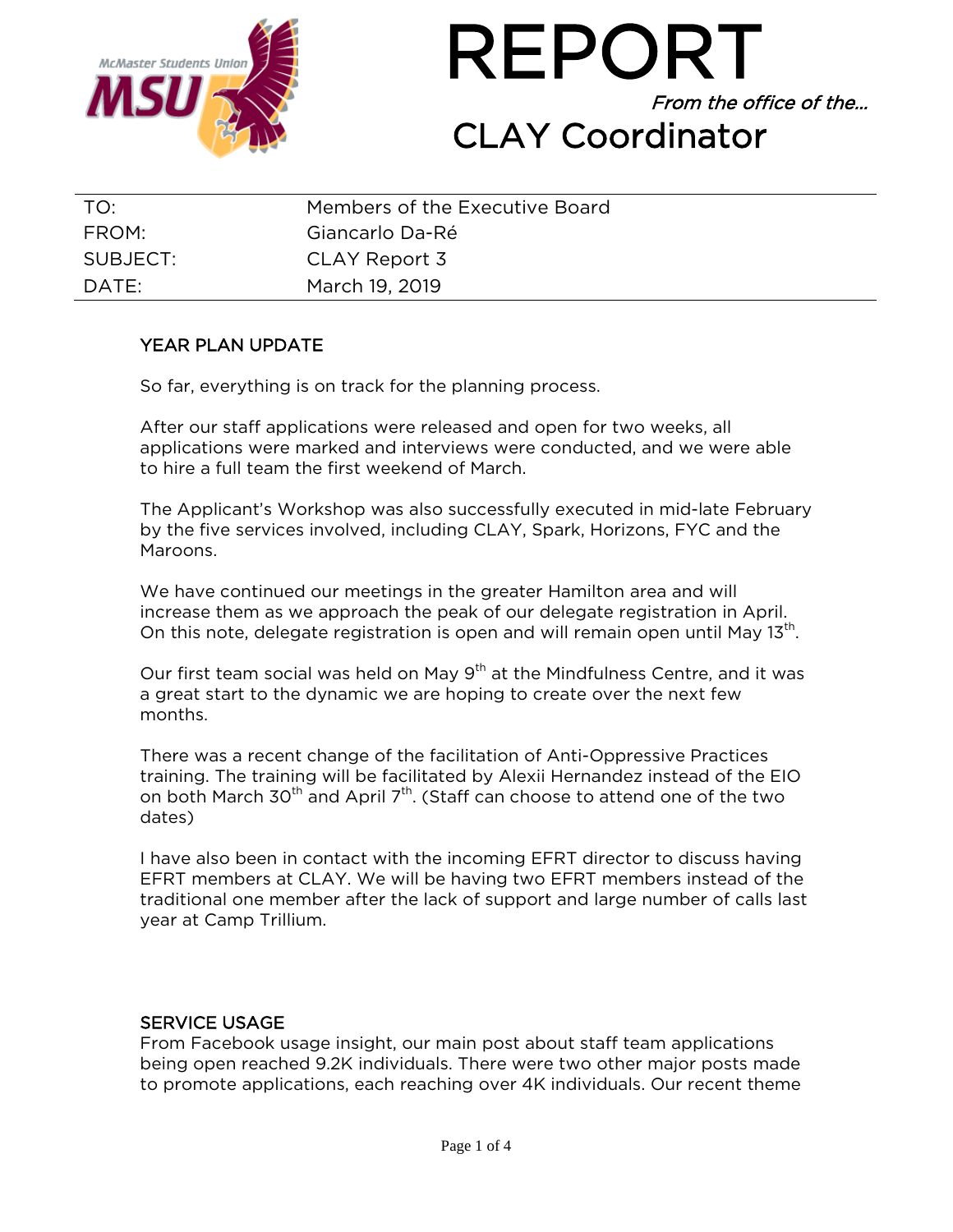reveal has also reached over 4K individuals. Over the last month we have had 16 new page likes/follows and 1658 post engagements.

We received 149 applications for our general staff team and interviewed 100 staff members for 41 general staff positions. We have also so far received 6 registration submissions for delegates at our conference, one of which will be accessing a fully subsidized spot.

# PAST EVENTS, PROJECTS & ACTIVITIES

The Applicant's workshop was held on February  $7<sup>th</sup>$  in MUSC. There was a minor complication with the projector, but everyone who attended seemed to enjoy the event. There were roughly 25 students who attended the event, with the majority of attendees taking interest in the individual interview help station and the application writing station over the group interview help station. It seems clear to me that the planning process for this event is currently unsustainable for long-term. It is difficult to plan an event like this where there is no individual facilitating/overseeing the work done by part-time managers. I suggest for future that if this event is to be sustained, it should be overseen by the AVP Services and/or the Welcome Week Faculty Societies Coordinator.

As mentioned, there has been a recent shift in the decision for who will be facilitating AOP training for the CLAY staff team. Alexii Hernandez will be externally hired to develop and facilitate this training on the two separate dates: March 30<sup>th</sup> and April  $7<sup>th</sup>$ . This contract will be taken out of the training portion of the CLAY budget.

Peer Support training will be facilitated by Moni Sadri who is our current Volunteer & Logistics Coordinator. They have extensive experience facilitating peer support training and we are very excited to have their help. Peer support training will be part of the training facilitated during our conference-specific training weekend on May 18-19<sup>th</sup>.

Our meeting with the HWDSB and the Office of Community Engagement was on February 20<sup>th</sup> with Jeff Wingard, Shawn McKillop (manager of communications and community engagement), Amber Aquin (acting HWDSB supervisor of engagement), Dave Heidebrecht, Kristina Epifano and myself. This meeting went very well, and not only did representatives from the HWDSB offer to send our delegate registration information in their weekly memo to principles across the board, but the Office of Community Engagement asked to open a conversation about potentially being able to provide a donation to the CLAY conference this year. This meeting could not have gone better and we are now able to promote our conference to potential delegates within the HWDSB.

One of our Outreach Coordinators, Ashie Dalal, and I spoke at a Catholic Student Leadership meeting for the TCDSB on February 26<sup>th</sup>, which was a great step towards gaining exposure for our conference among TCDSB schools. There seemed to be a lot of interest in the conference from attendees of the meeting so we are hoping that the CLAY conference will be spoken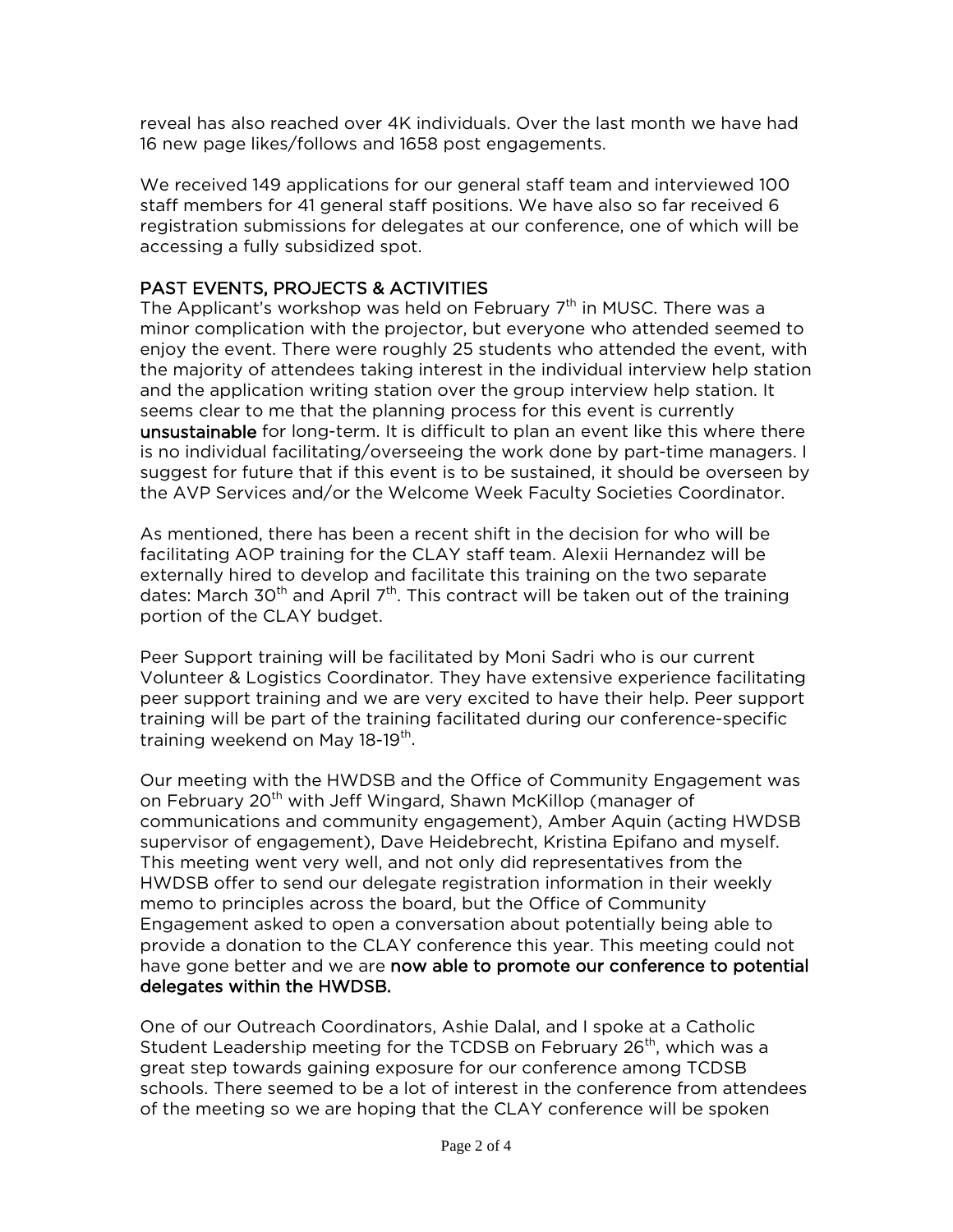about at further meetings for them. (This will be something our Outreach Coordinators follow up with).

After two cases of rescheduling, our staff team made it out to Camp Trillium for a tour of the grounds. While some planning team members were unable to join on the trip, both Events Coordinators were able to attend which was absolutely necessary to the next steps of their planning process. Paul Luciani from Camp Trillium is always a treat to work with, and we are excited to go back again before conference weekend for another team trip when hopefully everyone is able to make it.

Our staff team was recently hired over the March 2-3<sup>rd</sup> weekend. All staff applications were marked by three sets of eyes and interview applicants were interviewed at 5 different stations before the team was hired. With the exception of one individual being unable to accept their offer due to conflicting commitments, everyone else as accepted their position so we officially have a full team.

Shortly after hiring our staff team was our first team social on May 9<sup>th</sup> in DBAC. This was a meet and greet social facilitated by our V&L Coordinator. We had roughly half the team show up to this first social which is been consistent with recent years. The second staff social in May has historically had much better turnout.

Our staff have also been placed into one of three committees: the sessions, events or delegate committee. This will allow our planning team access to more hands for event planning, prop building and session brainstorming/bag packing.

Delegate Registration has recently been opened. There is a link on the delegate registration survey for delegates to fill out if they would like to access a subsidized spot. The form allows me to see who is looking to access a spot and allows me to make the first step in contacting them rather than them having to contact me. I have also recently removed the option of having a half-subsidized spot, so the options are either fully subsidized spots or the full payment. This was for a few reasons. The first being that delegates/support groups of delegates should not have to consider how *much* financial assistance they would like to access from us. If someone requires financial assistance they would very likely benefit from having their delegate spot fully funded rather than half-funded. The second being that there is no good procedure for deciding whether who should get funding between two delegates requesting a half-subsidized spot and one requesting a fully subsidized spot. This way there is an easy waitlist for when funding becomes available based on the time individuals request a subsidized spot. The third being that there is no good way to hide a half-subsidized payment option from the MSU website while still making it available only for those who are specifically looking for it. I have been working with Pauline for over a month now to get this working and it is simply not feasible. This solution seems much more feasible for future years.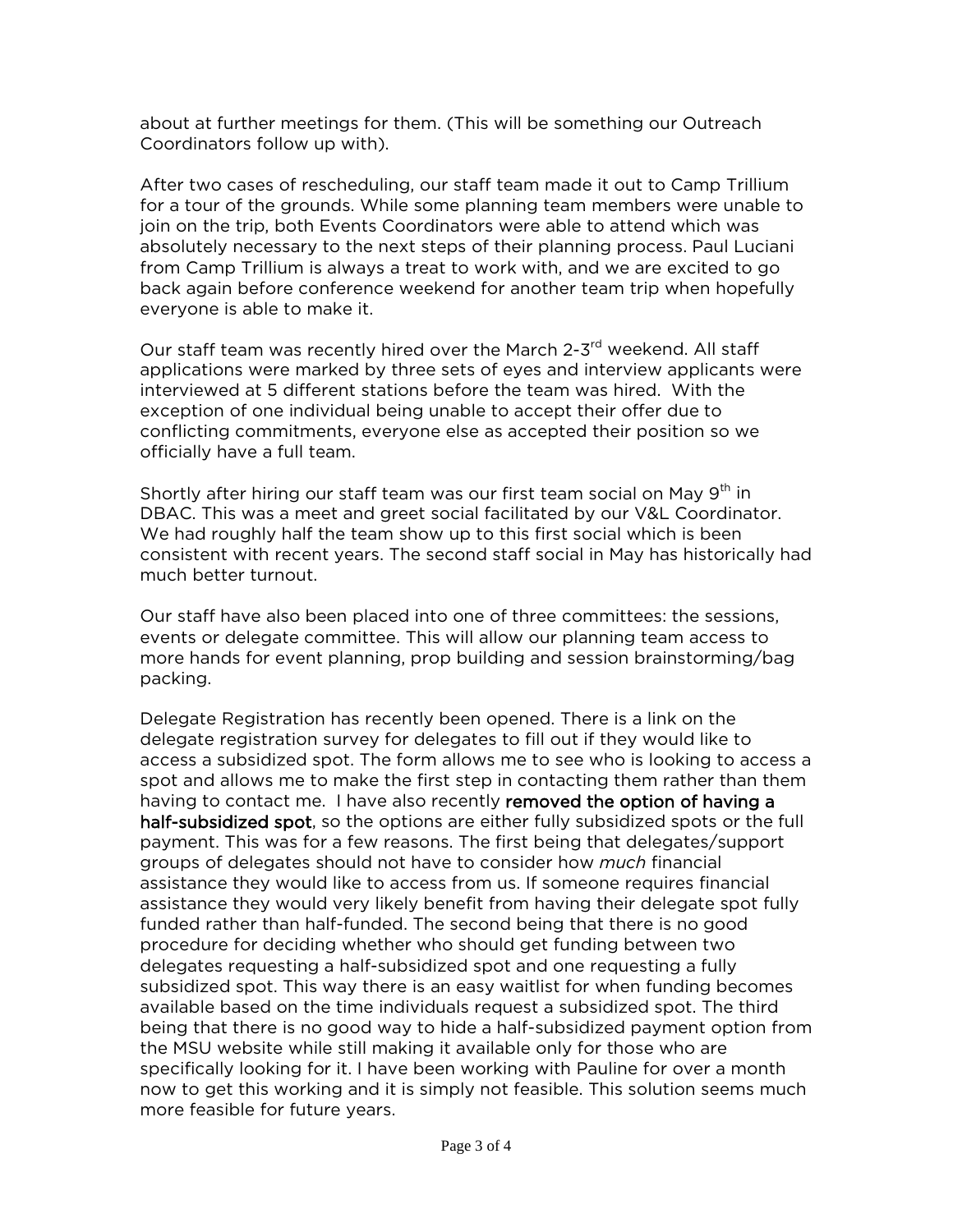# UPCOMING EVENTS, PROJECTS & ACTIVITIES

Our nearest upcoming event is the CLAY Coffeehouse on March 28<sup>th</sup> at Bridges. This coffeehouse will be our single major fundraiser happening on campus, where we will be providing coffee, tea and cookies for all who attend. We will also have some major prize giveaways for those who donate above a certain amount of money. There is no required donation to attend the coffeehouse, but donations are encouraged whether they are monetary or in the form of common goods. We will have a donation box for both forms of donation at the coffeehouse.

After the CLAY Coffeehouse we will have our major delegate promotional push over all social media platforms. The reason we are waiting is so that we can utilize our entire staff team to help promote both the coffeehouse and the delegate registration.

The second social will be on May  $4<sup>th</sup>$ . This social will be likely beginning in an IAHS room and will end up somewhere downtown Hamilton at a currently undetermined venue. Our V&L Coordinator has begun contacting venues for quotes and the planning for this social will occur in the near future.

# **BUDGET**

Since my last report, we have ordered planning team shirts, delegate registration graphic promotions and CLAY coffeehouse graphic promotions. We will also be reimbursing the planning team member who drove to Camp Trillium and back.

# VOLUNTEERS

We have hired a full team so that our staff team now includes 52 individuals including the Coordinator. There are 6 Leadership Developer Events members, 39 Leadership Developers and 2 Media team members. Those 47 along with the two Events Coordinators, Volunteer & Logistics Coordinator, Media & Design Coordinator and Conference Coordinator yields 52 total staff.

## CURRENT CHALLENGES

So far, the only major challenge is the deadline of May 24<sup>th</sup>. This is part of the challenge of planning a conference, but there are many moving pieces that need to pull together in the end.

# **SUCCESSES**

It is amazing to have a full team. We are also working very hard to stick to deadlines and I am excited to try and hit them. I have planned lots of buffer room for if we need to push deadlines a bit, but for the most part everything seems on track. We also are a quarter of the way to our fundraising goal of \$10K which is a great feeling, and our first few delegates have registered for CLAY. Everything is beginning to feel more and more real.